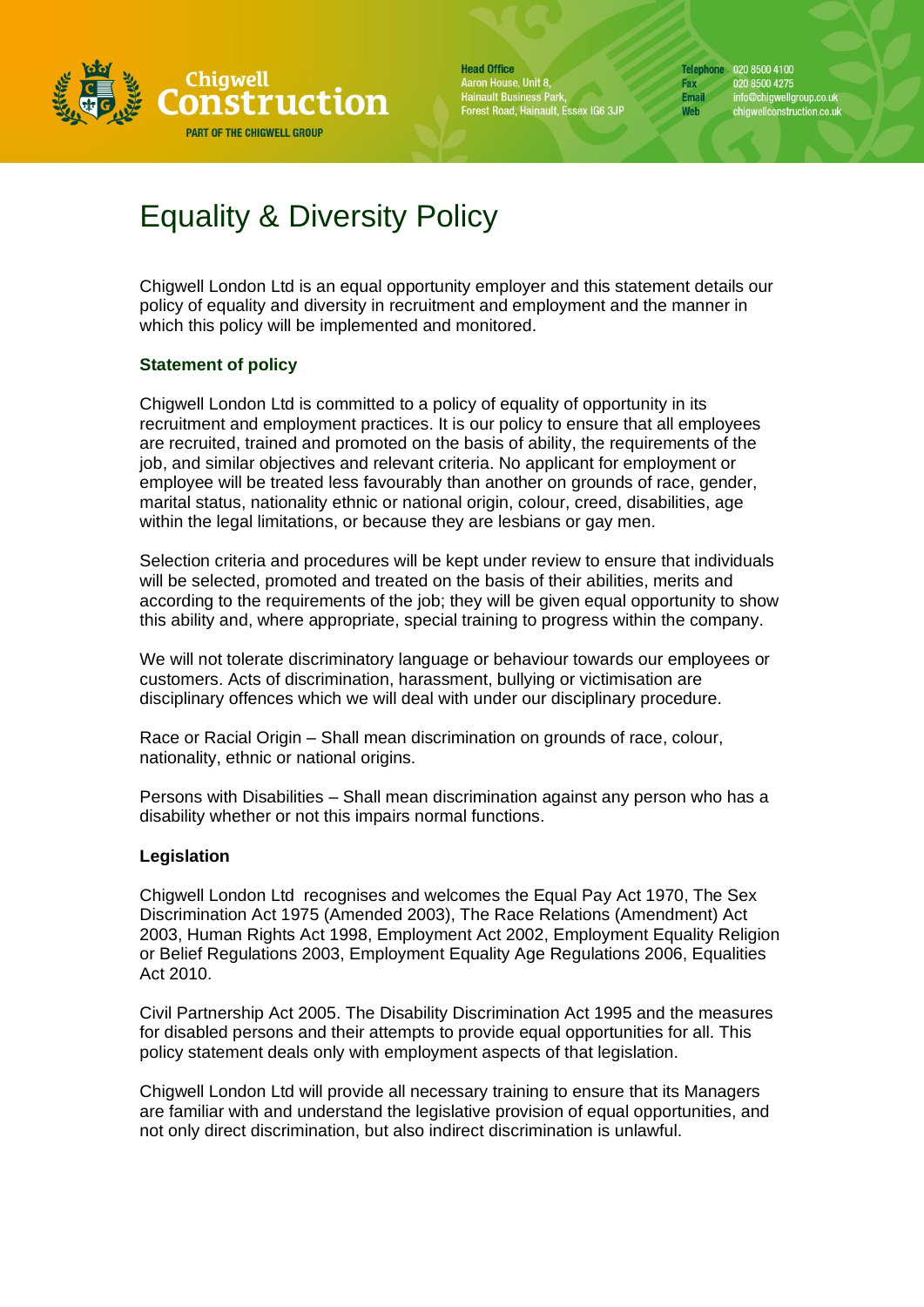

Both the Equal Opportunities Commission and the Commission for Racial Equality have issued codes of Practice which contain practical guidance to assist in the elimination of discrimination and the promotion of equal opportunity in employment.

## **Implications of legislation**

In respect of race and gender there are laws which provide that an employer is responsible for any act of discrimination by an employee in pursuit, of his/her employment whether or not it was done with the employers knowledge or approval. In such cases both the employer and employee are liable to the unlawful act. However, it would be a defence for employer to prove that he/she took such steps as were reasonably practical to prevent the employee from committing a discriminatory act. Only the employee would then be considered liable for the unlawful act.

A failure on the part of the employees to observe any provisions of the codes of practice shall not in itself render them liable to any proceedings but such failures will be taken into account in Industrial Tribunal hearings.

It is the duty of all employees to accept this personal responsibility for the practical application of the policy.

Chigwell London Ltd expects all its employees to act at all times in accordance with this equality and diversity policy. All employees are required to comply with and promote the policy and to ensure that discrimination is eliminated in the working environment.

#### **Procedures**

All personnel policies and procedures are kept under constant review to ensure that they conform to the equality and diversity policies.

#### **Training**

Chigwell London Ltd recognises that training is an essential element in the implementation of its Equality and Diversity Policy. Without the provision of adequate training it will be difficult to ensure that the employees and particularly its managers are in a position to understand and comply fully with the policy.

It is our policy for all employees to undertake induction training in which we make them aware of their responsibilities under the Health and Safety at Work Act, detail our emergency procedures, and correct use of PPE, safe systems of work for their initial job, First Aid arrangements and the role of our supervisors. They are all advised where copies of our Health and Safety Policy are kept and are given a small precise sheet. They are also given a copy of our company rules.

Where employees jobs change, or new risks are encountered by the introduction of new processes then these individual employees are given further guidance/training.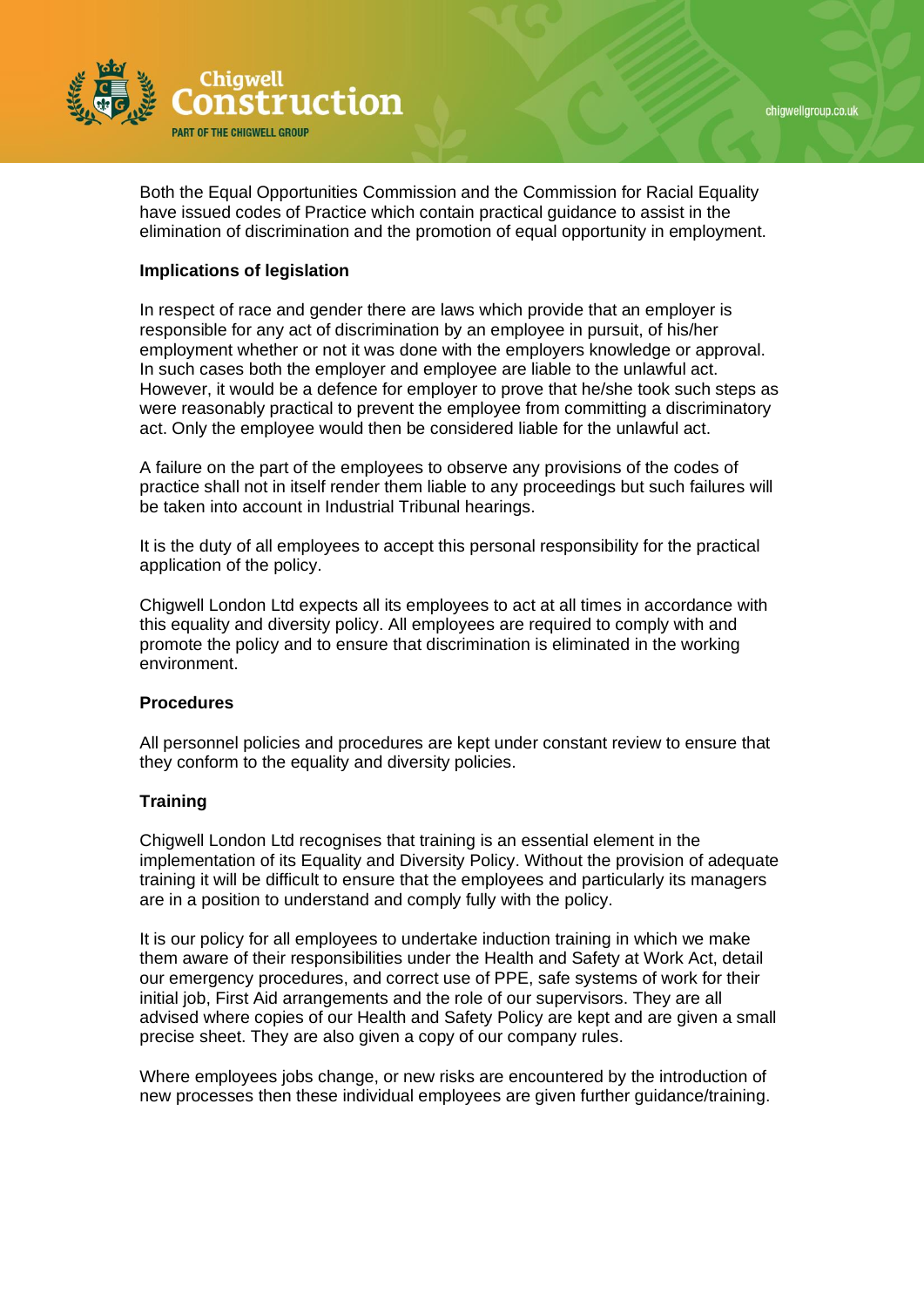



## **Advice/Guidance**

If employees wish to discuss any employment or employee relations problems arising from alleged or suspected discrimination, they should contact the Managing Director.

The Equality and Diversity Policy Statement will be issued to all full-time and parttime employees. General reminders about the equality and diversity Policy will be issued regularly.

## **Policy on the Employment of People with Disabilities**

To develop a working environment and to offer terms and conditions of service which will enable people with disabilities who have skills and qualifications appropriate to the activities performed in the companies service to seek and maintain the employment with the company.

#### **Objectives**

- (i) To provide equal opportunities for people with disabilities in recruitment promotion and training.
- (ii) To ensure that all staff are aware of the company's policy on the employment of people with disabilities.
- (iii) To ensure that where possible people with disabilities are provided with equipment and facilities to enable them to carry out their duties.
- (iv) To provide a safe working environment for employees with disabilities.
- (v) To ensure that special needs for employers with disabilities, arising directly or indirectly because of their work, are met.

## **Recruitment**

(a) Every vacancy will be open to suitably qualified people with disabilities giving regard to safety considerations.

#### **Duties and working conditions**

The duties and responsibilities of employees will be reviewed periodically in the light of any changes in their condition.

# **Training**

Employees with disabilities will be given full and fair consideration for inclusion in training programmes.